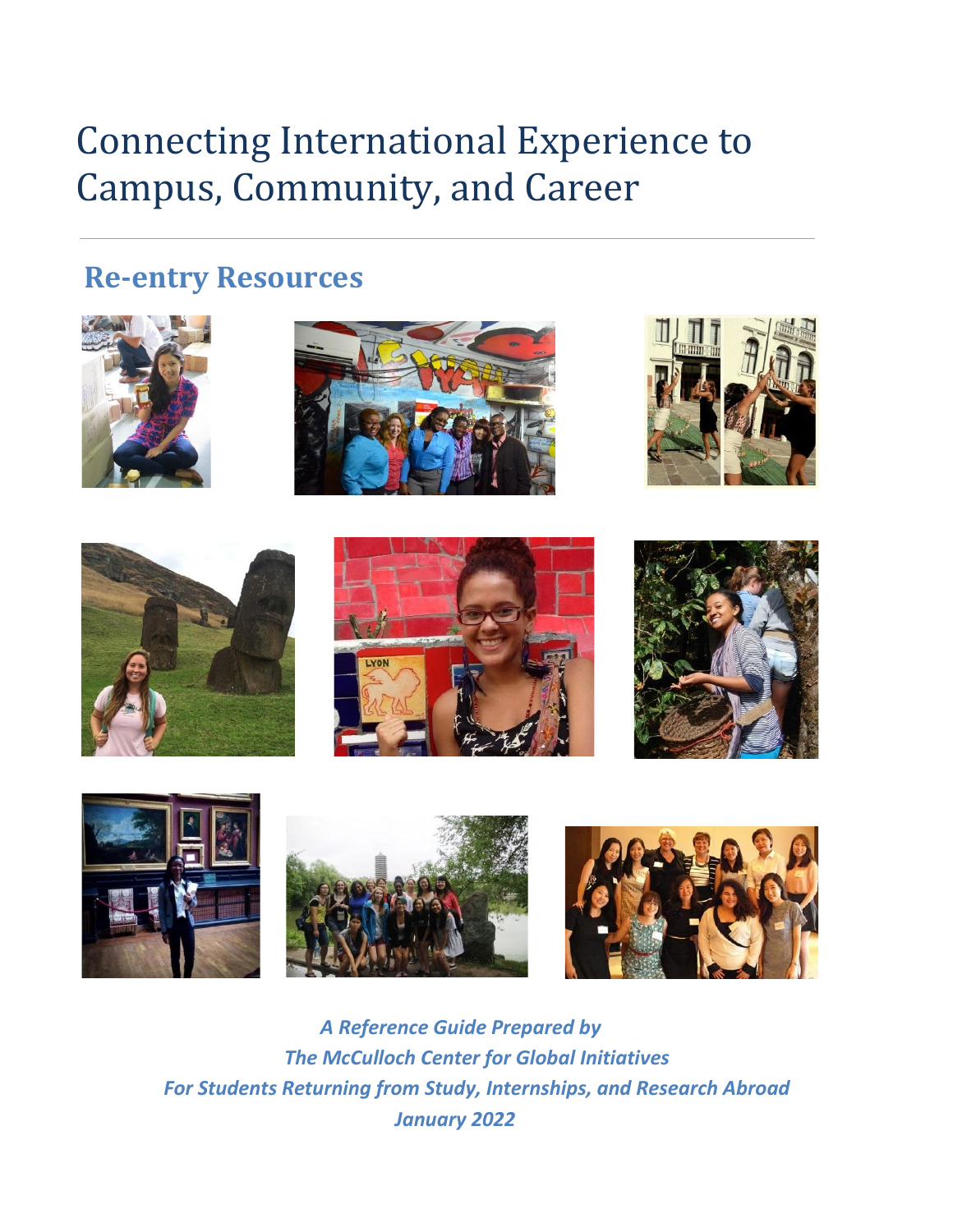# **Foreword**

Welcome back! After returning from your learning abroad experience, not everything may be back to "normal." And that is precisely how it should be. Whether you studied, interned, or researched abroad, your understanding of the world has grown richer, perhaps more complicated. You have developed new knowledge, and possibly new professional or research skill sets. Upon your return to Mount Holyoke (and family and friends) it may be difficult to know exactly how you will integrate your transformed self. The many expectations you are confronting, around academic deadlines or your professional future, may make it seem easier to leave your international experience behind.

This resource guide is written in the hopes you will not do that. The present moment is rife with possibility. This guide will give suggestions about how to navigate your current pressures so you can capitalize on your international experience. It will help you integrate your new knowledge into courses or theses, cement your recent gains in language proficiency, frame your new knowledge and skill sets for resumes and job interviews, see global-local connections, and carry forward community engagement or research questions sparked abroad into partnerships with your local community and collaborations with students and faculty at Mount Holyoke.

We hope this guide proves to be a useful resource as you make your transition back. If you have ideas for adding to the guide or are seeking additional resources, please do not hesitate to email global@mtholyoke.ed[u.](mailto:klange@mtholyoke.edu)

# **Contents**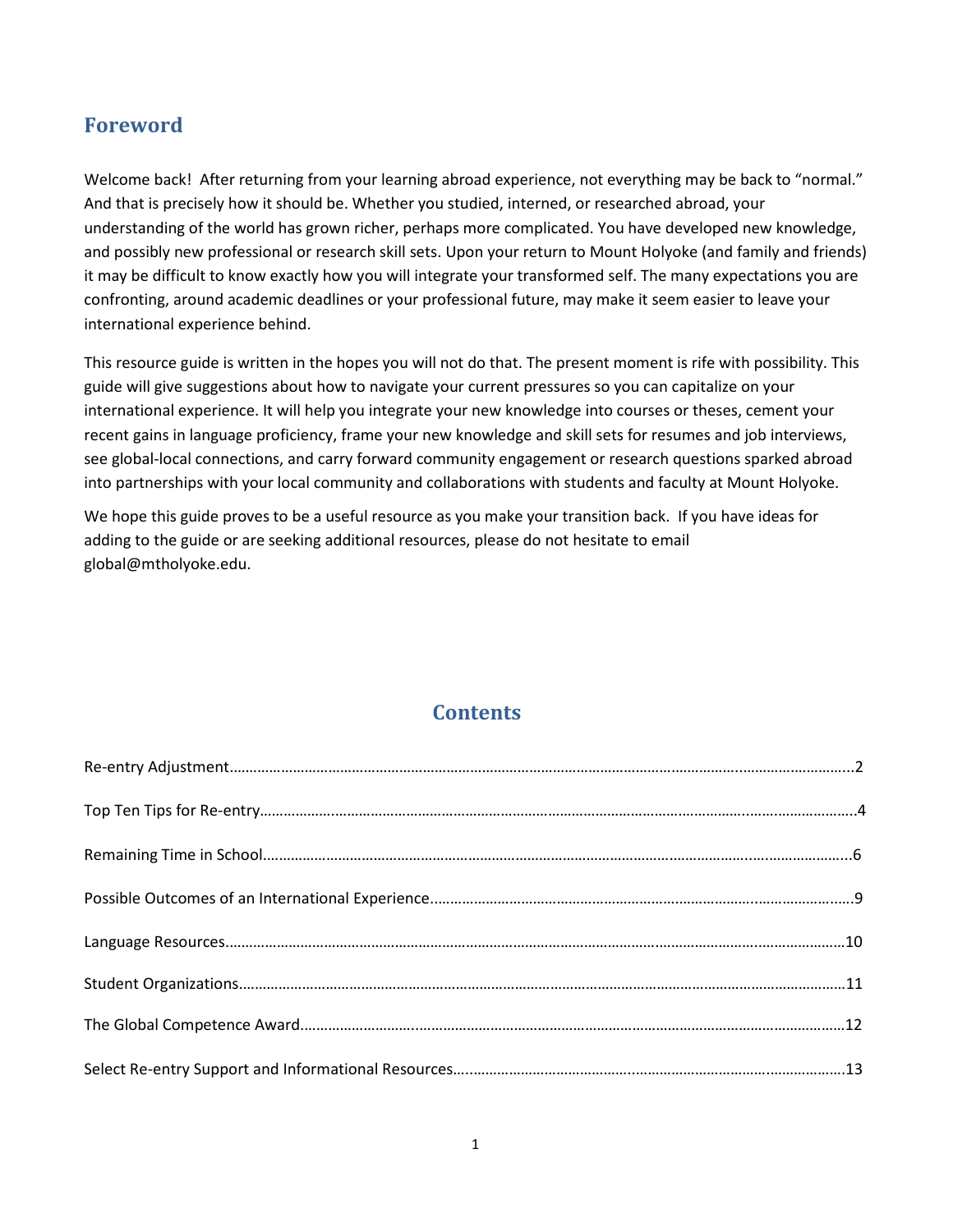# **Re-entry Adjustment1**

What could be easier than going home? After all, you grew up in that culture, speak the language(s), understand how the system works, are familiar with how to cope with daily living, and have a ready-made support group. When you were homesick you dreamed how great it would be to be back in a comfortable and familiar place surrounded by family and friends. However, the reality is that returning home after a significant overseas experience is not without its stresses. There are many reasons why this is so, but the following factors can contribute.

# **It Is Largely Unexpected**

Few people prepare for the return because they expect it to be easy and are surprised when it is not.

# **The Reality of Home Differs from Reality**

When you are abroad, images of home life can become idealized or romanticized. It is easy to forget or minimize the problems or issues that once were sources of stress in your everyday life. Re-encountering them can be disconcerting.

# **Change Has Occurred to Everyone**

However major or subtle, things are different. You, the people around you, and your culture have changed. Sometimes this is obvious and immediately observable; sometimes it is "hidden" and only comes out under certain circumstances, which are usually unpredictable and therefore unsettling.

## **People May React to Returnees in Ways Returnees Consider Inappropriate**

People generally expect you to be the same person you were when you left and usually attempt to treat you that way. They often have little patience for a returnee who seems to be significantly "different" or who exhibits behaviors or attitudes that, to them, seem odd or uncharacteristic of that person.

### **What is Re-entry Adjustment?**

Re-entry adjustment refers to the difficulties you may face upon re-entering your own culture. Typically the more successful you were in immersing yourself in the country and culture where you have just been, the more difficult a time you will have re-adjusting to your own culture and getting back into the routine of your old life. You will most likely go through an adjustment process, similar to what you might have experienced overseas. Imagine it being shaped like a U. Initially, you will probably be a little excited to be back in your own country, seeing friends and family once again. But you may quickly move out of this stage, as you realize that your friends and family seem only mildly interested in hearing about your experience overseas. Things have changed while you were gone, and you might feel a little bit out of place in your own culture. At this point you may slide down into the bottom part of the U. You might find yourself getting irritated and impatient. Others may expect you to act the same as you always did, but you have changed, and find it difficult to do so. You may wish to just leave the country again as soon as possible! It will take time and patience on your part to facilitate your gradual re-adjustment to your culture. There are also several coping mechanisms you can utilize to help you move from the low part of the U curve, back up again.

### **What makes re-entry adjustment more difficult than cultural adjustment?**

There are several reasons why re-entry adjustment can sometimes be so much more intense than culture adjustment. The main reason is probably because it's not expected. Students typically do a lot of planning and preparation to go abroad and are usually prepared for some of the difficulties they will initially face in a new culture. However, students tend to do a lot less preparation for returning home. They may not even think about it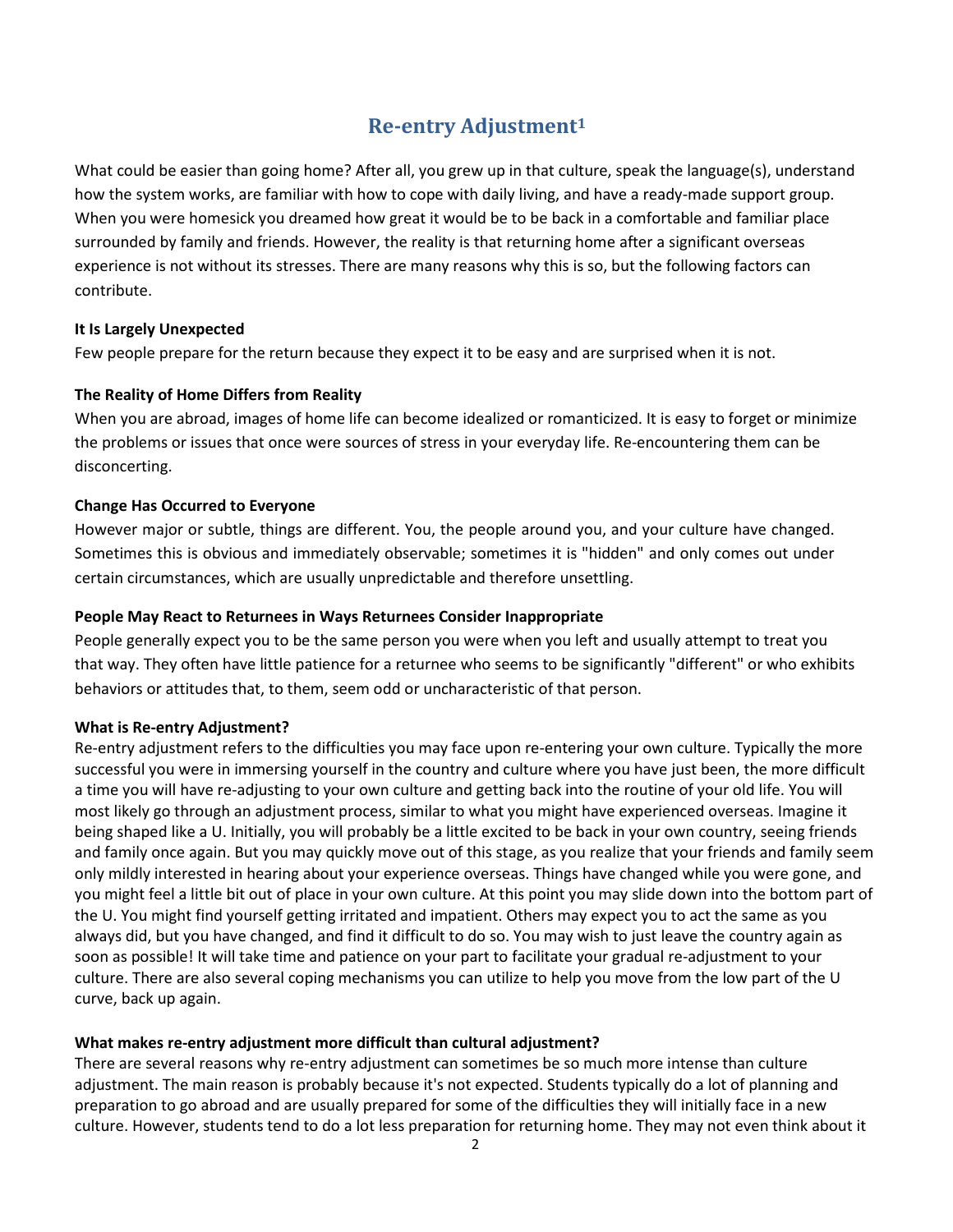until they are on the plane heading home. Re-entry adjustment is difficult, because it creeps up on you unexpectedly. Another factor that can make it difficult is the lack of understanding and support on the part of those around you. When you go overseas, people comprehend that you are different, and they expect you to make mistakes and have some misunderstandings. However, that same understanding and support is probably not present back in your own country. It's difficult for others to understand the intensity of what you have experienced abroad, and how difficult it is for you to adjust back to your own culture. It's something that seems like it should be easy, but in fact is really very difficult.

# **Symptoms of Re-Entry Adjustment**

- Vague disoriented or frustrated feeling
- Boredom and insecurity
- Disdain for things American
- Feelings of alienation and withdrawal
- Need for excessive sleep
- Communication seems difficult
- You find it difficult to explain things coherently
- Others don't seem to understand you
- You feel resistant to family and friends
- It's hard to relate to others, or find common ground with them
- All you can think about is going back

### **Environmental Changes that Affect Re-adjustment**

• Noise level is different (you now hear all of the background noise that you might have tuned out if you were learning the language in your host country. Suddenly you hear everything and it feels like sensory bombardment)

- Weather (humidity and temperature)
- Hours of sunlight
- Urban / rural settings
- Racial makeup of population
- Smells and sounds
- Pace of life and activity around you

### **Coping Strategies**

.

- Get together with others who have been to the same area as you
- Maintain a sense of patience and humor, similar to when you initially went overseas
- Keep in touch with the friends and contacts you met while you were away
- Seek out international news so you don't feel so abruptly cut off from your experience

• Look for ways to use the new skills and knowledge you gained while abroad, i.e. giving a slide show or talk at your local library, Rotary club, etc.

- Write about your experience, and share it with others, or submit it for publication
- Maintain a healthy diet, and exercise
- Visit elementary/middle/high schools to speak about your experience
- Get involved with international students on campus

<sup>1</sup>Borrowed and adapted from from "Online Cultural Training Resource for Study Abroad" (www2.pacific.edu/sis/culture/) and "Re-entry Shock" (https://www.evergreen.edu/sites/default/files/studyabroad/docs/reentryshock.pdf).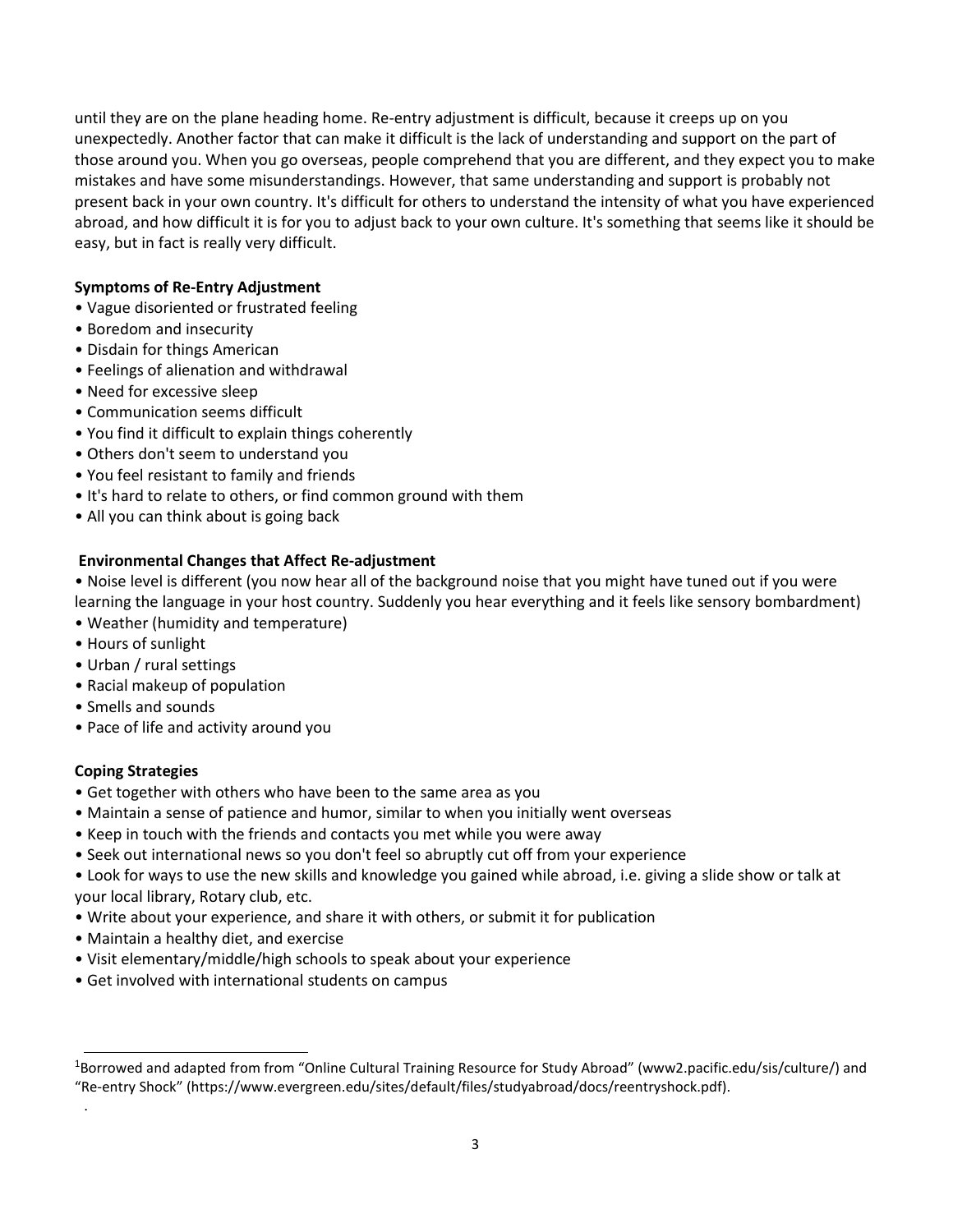# **Top Ten Tips for Re-entry2**

# **1. Recognize the adjustment process**

Returning home represents a transition. The more you know about why returning home is both similar to and different from going abroad, the easier the transition will be.

# **2. Allow yourself time**

Re-entry is a process that will take time, just as adjusting to a new foreign culture required a period of acculturation. Give yourself time to relax and reflect upon what is going on around you, how you are reacting to it, and what you might like to change. Give yourself permission to ease into the transition.

# **3. Understand that the familiar will seem different**

You will have changed, home has likely changed, and you will be seeing familiar people, places, and behaviors from new perspectives. Some things may seem strange, perhaps even unsettling. Expect to have some new emotional and psychological responses to being home. Everyone does.

# **4. There will be some "cultural catching up" to do**

Some linguistic, social, political, economic, entertainment, and current event topics may be unfamiliar to you. New academic programs or regulations, slang expressions, popular culture references, recent events, and even major social changes may have emerged since you left. You may have some learning to do about your own culture. The longer you have been gone, the more you may have to discover, and the more noticeable it will be to others that you are not culturally fully up-to-speed. Approach this challenge in the same way you approached culture learning overseas, with a sense of humor and an open mind.

# **5. Reserve judgments**

Just as you had to keep an open mind when first encountering the culture of a new foreign country, try to resist the natural impulse to make snap decisions and judgments about people and behaviors once back home. Variation in your perception (and mood) are common at first, and your most valuable and valid analysis of events is likely to take place *after* allowing some time for thorough reflection. Most returnees report gaining major insights into themselves and their home countries during re-entry, but only after allowing a sufficient period of time for reflection and self-analysis.

### **6. Respond thoughtfully and slowly**

Take some time to rehearse what you want to say and how you will respond to predictable questions and situations; prepare to greet those that are less predictable with a calm, thoughtful approach. If you find yourself being defensive or aggressive in responding to those around you, take a moment to relax and reset your perspective. It is tempting when asked for the twentieth time, "How was London?" to sarcastically reply, "Very British!" but the momentary satisfaction will do little to open a real communication channel. As always, thinking before answering is a good strategy.

# **7. Cultivate sensitivity**

Showing an interest in what others have been doing while you have been on your adventure overseas is a sure way to re-establish rapport. Any opportunity to get beyond the superficial questions (e.g., So how was it?) can

 $2$  Adapted from materials developed by Dr. Bruce La Brack, School of International Studies, University of the Pacific for the Institute of International Education, San Francisco[. \(http://www2.pacific.edu/sis/culture/\)](http://www2.pacific.edu/sis/culture/))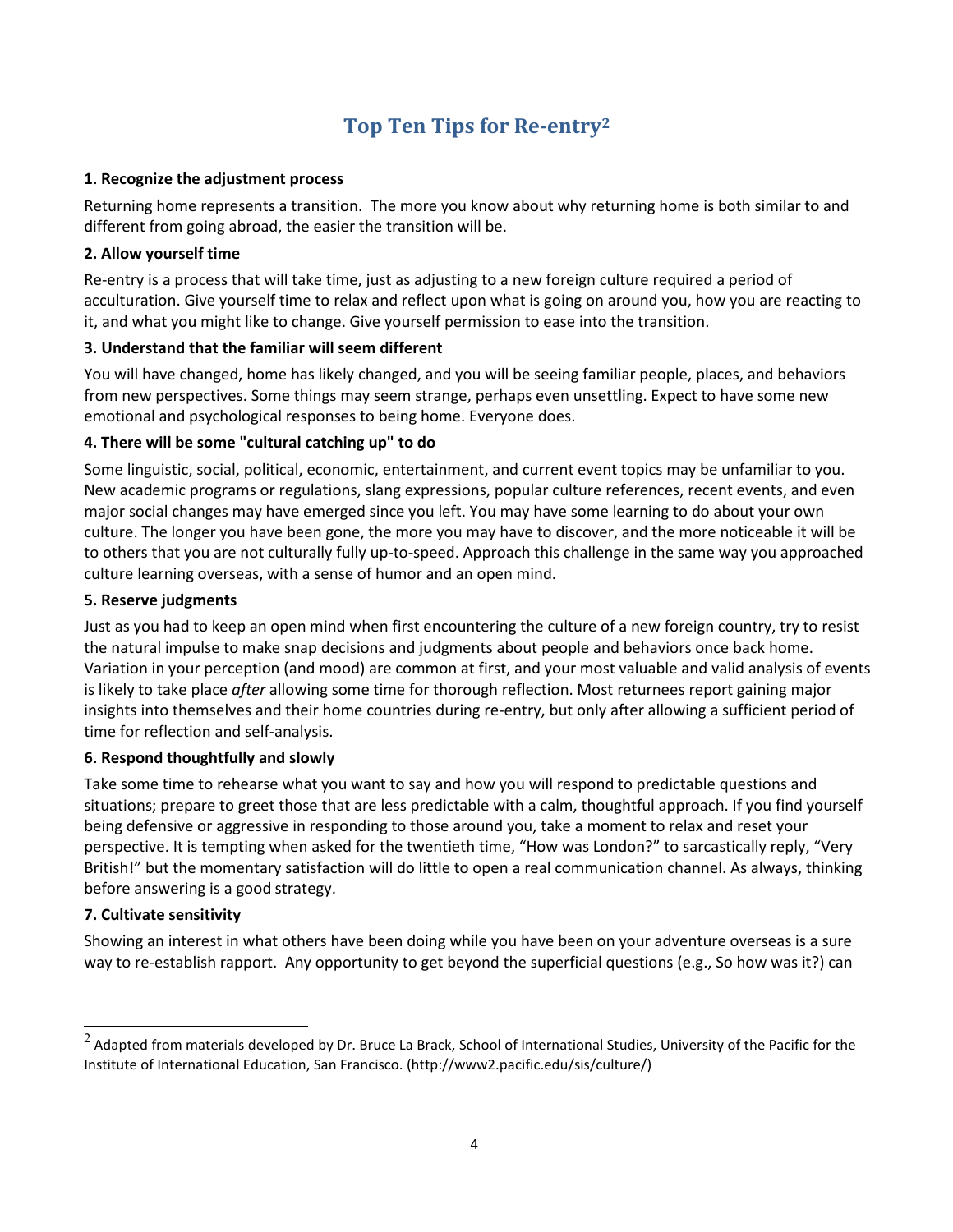feel like a welcome opportunity to express yourself more fully. Still, you also want to avoid the perception that returnees are so anxious to tell their stories and share their experiences that they are not interested in what happened to those who stayed at home. Attention to two-way communication can create the rapport that opens space for more meaningful exchange.

### **8. Beware of facile comparisons**

Learning abroad often leads to stretched perspectives, some perhaps quite different than those you left with. Making comparisons between cultures and nations may come naturally, particularly after residence abroad. However, the openness to cultural difference that served your adjustment abroad can be helpful now too. You've learned to see nuance in new ways. People tend to appreciate reflexive returnees more than "instant experts" who pronounce on every topic with judgmental comparisons.

# **9. Remain flexible**

Keeping as many options open as possible is an essential aspect of a successful return home. Attempting to resocialize totally into old patterns and networks can be difficult, but remaining aloof can be isolating and counterproductive. What you want to achieve is a balance between resuming and maintaining earlier patterns and enhancing your social and intellectual life with new friends and interests.

# **10. Seek support networks**

There are lots of people back home who have gone through their own re-entry process and both understand and empathize with a returnee's concerns. Returnees may find it useful to seek out people with international living experience such as academic faculty, exchange students, Peace Corps volunteers, international development staff, diplomatic or military personnel, church mission officials, and those doing business internationally. University study abroad and international student offices may also be places where returnees can find support and empathy as they go through the re-entry process.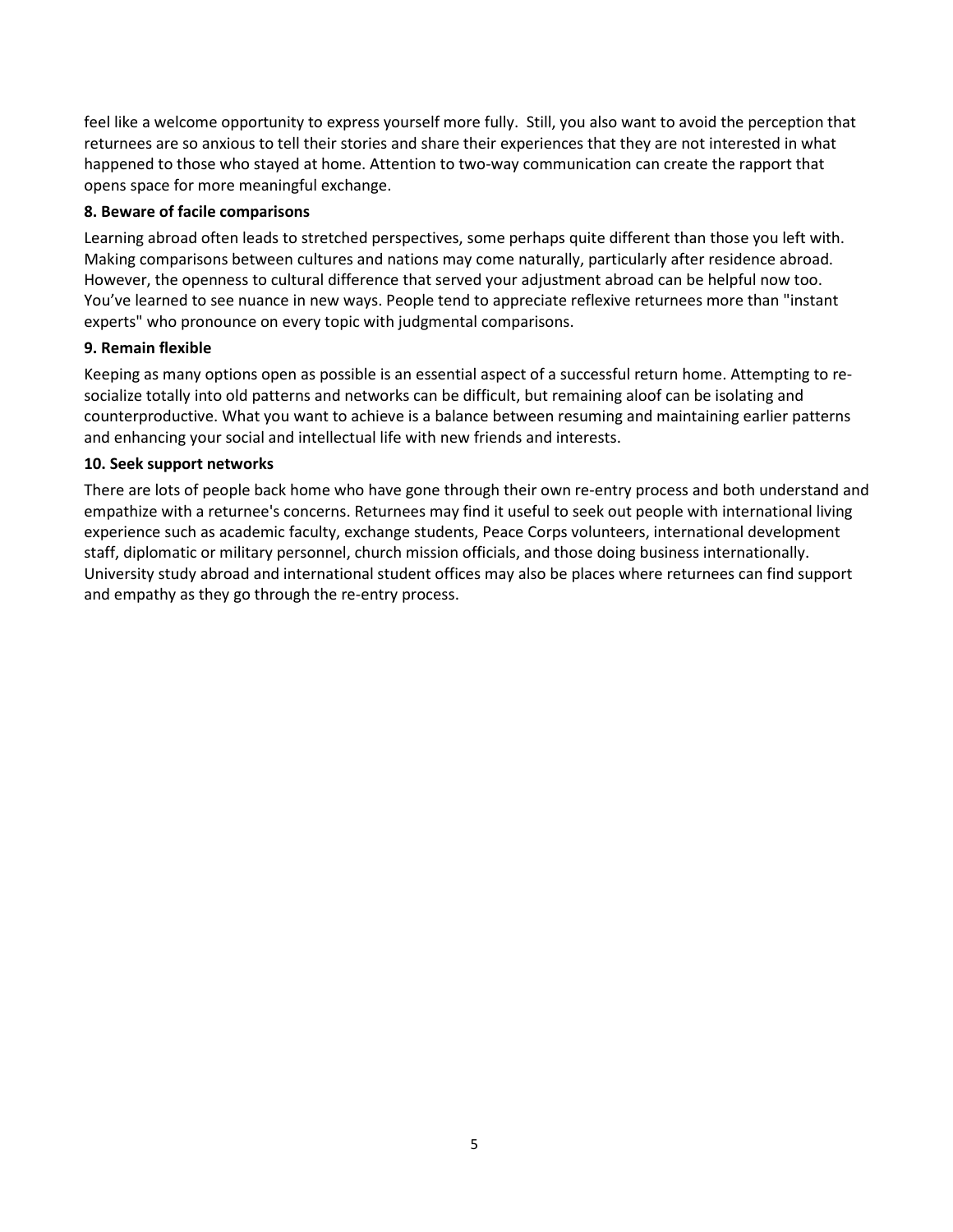# **Remaining Time in School**

# *From What's Up with Culture? On-Line Cultural Training Resource for Study Abroad - Module 2.5.23*

Making the most of your remaining time in school is important. It is also important to find ways to use the knowledge you have brought back and the new perspectives you have acquired. The following checklists should give you a start on how to accomplish this crucial step.

# **Academic courses**

Courses, of course! To the extent possible, select remaining courses that will build upon the overseas experience and both deepen and broaden your knowledge. Doing so can provide you the opportunity to apply your newly gained understanding and skills in relevant areas in such diverse disciplines as history, political science, sociology, anthropology, international development, art, area studies, economics, etc.,

If involved in English or Journalism courses, write an account of some important aspect of your study abroad as part of a class assignment. If you like the effort, offer the article to the school newspaper or submit it to a local newspaper because they are often looking for local human-interest stories. Even if you are not currently required to write about your experience you can try your hand at being a free-lance author. Guest editorials, Personal Opinion sections, Travel sections, and First-Hand Experience types of newspaper formats are potential places to begin.

Your school may have a Speakers Bureau where you can register what topics and areas you have an interest in and about which you would be willing to make public presentations. Such audiences are always appreciative of opportunities to hear about new places and people.

Study abroad offices on campus may sponsor an occasional forum where a group of students can discuss their time overseas and answer audience questions. If your school has orientation or cross-cultural training courses for students before they go overseas, you could volunteer to give a short talk to them about things you think they should know before they go abroad or even act as a student teaching assistant. International offices are always looking for volunteer help and most would welcome such offers. It is an excellent way to apply your new skills and knowledge and a benefit to outbound students.

Many schools have experiential learning components in their curriculum or offices that will arrange internships for academic credit. Since many communities have both businesses and non-profit organizations that could use such experienced student assistance, this is a natural avenue to explore as part of your post-return adaptation. Businesses that deal in or with international marketing, import-export, commodity exchanges, cargo carriers and shippers, etc., are possible candidates, especially those in joint-ventures or who are part of multi-national corporations. Non-profits include refugee and resettlement agencies, cross-cultural health care agencies, local charity or immigrant centers, micro-banking and development organizations, legal aid, literacy and workpreparation programs, and much more. All of these can be good additions to a resume as well providing personal satisfaction. Such experience is also attractive to future employers.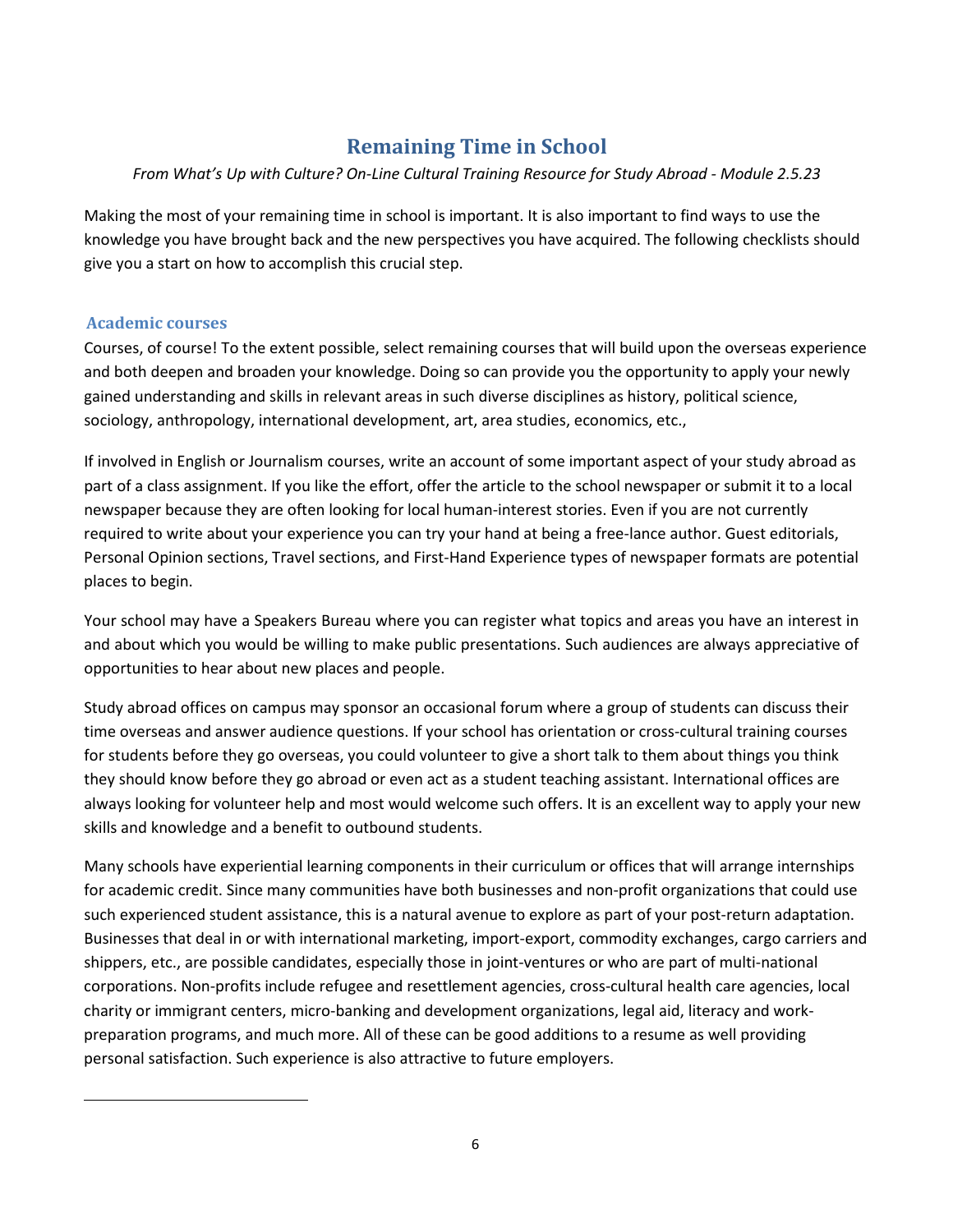### **Language**

Obviously, consider continuing language learning begun abroad or begin a new language.

Find opportunities for using language skills such as tutoring children or adults in the language, translating simple documents, volunteering as a teaching assistant or language lab assistant.

Continue to correspond with your homestay family, host culture nationals, and foreign friends in the language.

Subscribe to foreign language media (newspapers, magazines, newsletters). Some embassies provide resources and newsletters.

Maintain contact with networks of friends overseas through email and social media.

Seek out foreign language broadcasts available on cable channels or through streaming services such as SCOLA. Watch 30 minutes to an hour a day in the language to maintain aural competency.

Explore what extracurricular language opportunities there are available on campus. These may include language clubs, language tables in dining rooms, partnering with an international student who speaks your target language, living in an international dorm with international students, seeking an international student as a roommate, acting as a participant (or judge) in a foreign language speech contest, etc.

# **On-campus Opportunities**

Offer to organize a film series of modern classics in foreign languages you are familiar with for the student union or a modern language department.

Consider becoming an academic "Mentor" or student advisor for an international student if your institution has such programs. If your campus has an International Students Association attend a meeting and meet some members. You may find that you will have much more in common with them as a result of your own study abroad experience than you might suppose.

# **Community organizations**

Volunteer at local secondary education institutions to talk to history, international studies, and government classes about your overseas experience. Schools are always looking for interesting outside speakers for the classroom and assemblies.

A good outlet for your pictures, videos, and other media could be a local organization that is interested in "Traveler's Tales" where you could combine your pictures with a narrative of your experiences. Sometimes these are associated with photography or travel book stores, but they are also found at local library branches, senior citizen organizations, adventure sports stores, etc.

Join a local chapter of a national language organization such as Alliance Francais, Goethe Society, Japan Society, etc.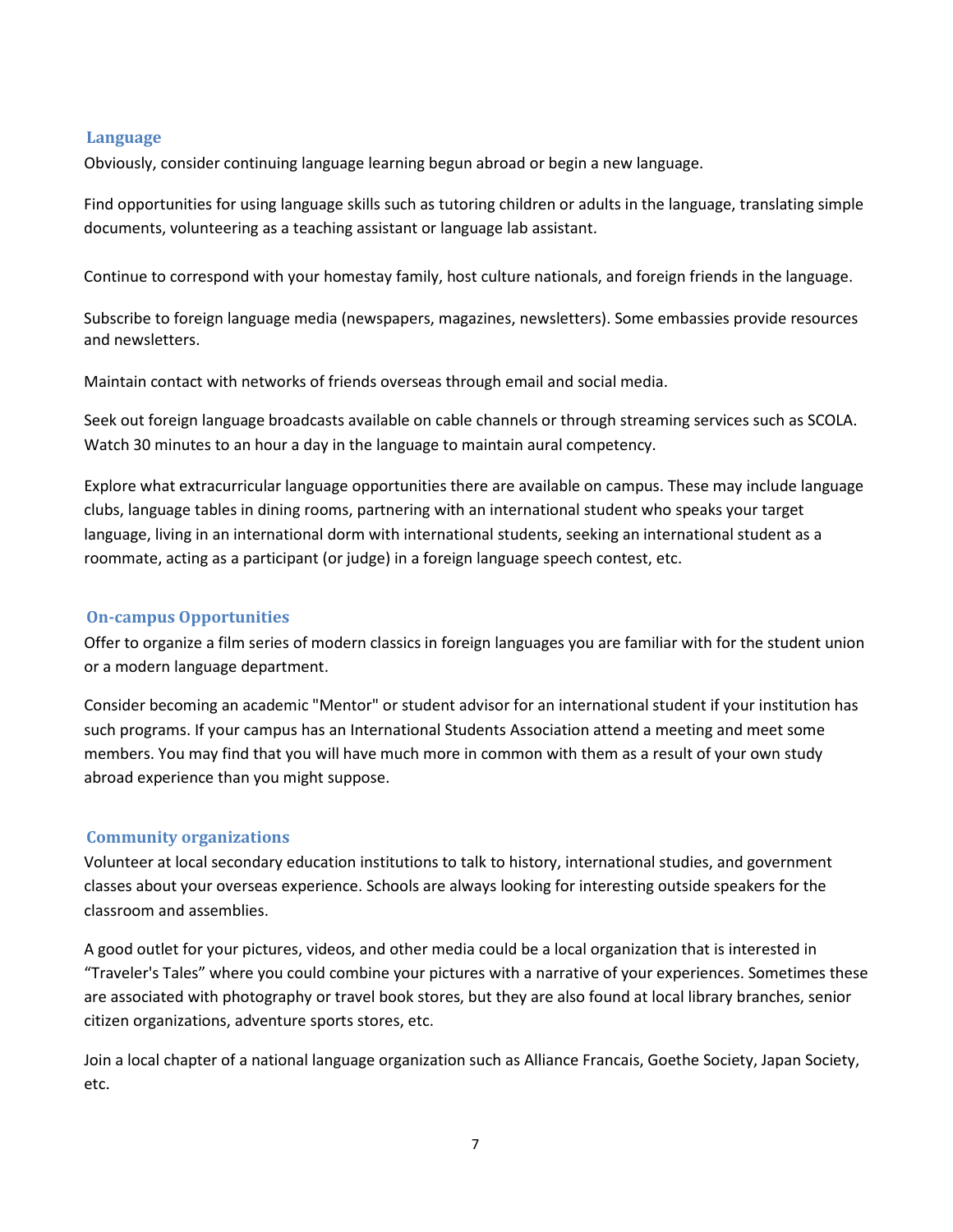Seek opportunities to act as a cultural bridge for community-based organizations involved in international exchange such as Sister Cities Associations, Kiwanis, and Rotary Club. You might volunteer to translate for, or host, short-term international visitors.

Organizations such as Youth for Understanding and AFS Intercultural Programs are devoted to international and intercultural exchanges for high school students and are constantly looking for local trainers, mentors, and resource persons. They provide an excellent opportunity for you to play a very direct role in helping young people make the most of their overseas sojourns and the return home.

A wide range of local non-profit organizations from women's centers to migrant or immigrant assistance programs are always looking for individuals with intercultural skills and experience, especially if they have some capacity in the language(s) of their clients. Internships, paid and unpaid, can often be arranged.

# **Daily life practices**

Become aware of and seek to apply cross-cultural skills in your everyday interactions.

Cultivate intercultural sensitivity, especially across racial, religious, and socio-economic lines. Be aware of difference and how you evaluate and react to it.

Try new experiences at home in the same spirit you once did abroad. You could try new ethnic restaurants or cuisines you are not familiar with (and, of course, if possible, find a good restaurant which serves food you came to appreciate overseas). Or you might attend a holiday celebration or public event of a group you know little about (e.g., Hmong New Year, Vietnamese Tet, Sikh Baisaki, Hindu Holi). Respectful and curious visitors are always welcome.

Push your comfort zone. Keep trying to find new ways to view the world, new ways to experience human culture, and new ways to interact with those who are culturally different from you. If you look for it there is often as much cultural diversity in domestic contexts as there was abroad, but it may be a bit harder to see at home because most people once home operate within a relatively restricted and narrow set of social situations compared to their adventures overseas.

Consider seeing more of the United States. US-American students returning from overseas often realize how little familiarity they have of the tremendous geographic and cultural diversity within their own country. Now would be a good time to start to explore and experience that regional richness.

This list is only a small sample of the many ways in which you can apply your overseas knowledge and experiences as you approach graduation. Of course, some students decide that overseas travel, work, and study is not only fun but something they want to do much more of, perhaps even considering a career abroad. A few students even go abroad a second time on study abroad. Whatever the result of your study abroad experience, we hope the information provided here helps you prepare for the readjustment of coming home.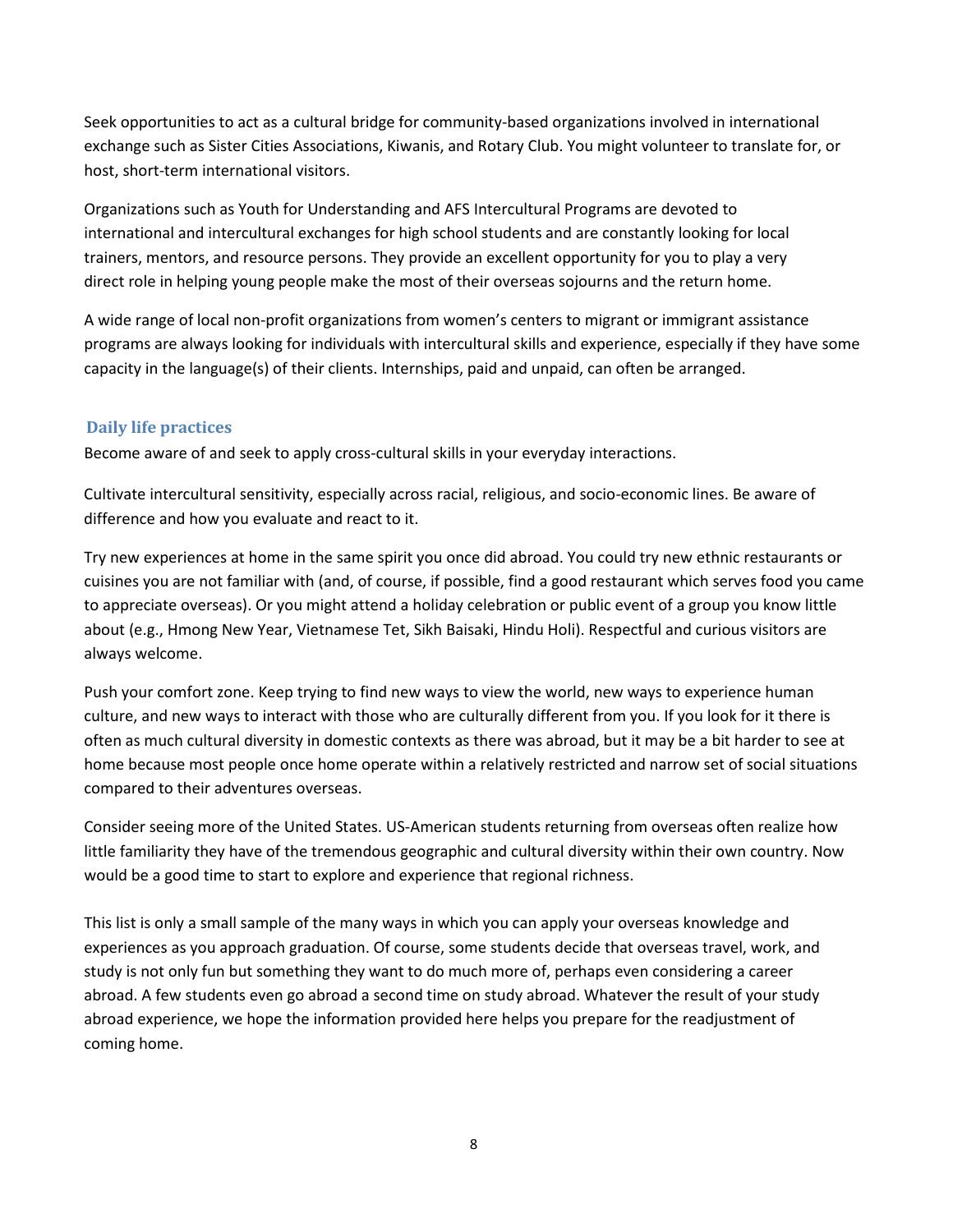# **Possible Outcomes of an International Experience**

*From Maximizing Study Abroad: A Students' Guide To Strategies For Language And Culture Learning and Use*

This sheet provides a handy reference of skills students may develop as a direct result of their experiences abroad. Use this to spark ideas for creating a résumé, preparing for an interview, and reflecting upon your experiences.

#### **Skills**

Understand cultural differences and similarities Adapt to new environments Learn through listening and observing Establish rapport quickly Function with a high level of ambiguity Take initiative and risks Utilize time management skills Identify problems and utilize available resources to solve the problems Accept responsibility Communicate despite barriers Learn quickly Handle difficult situations Handle stress Manage/organize Lead others in formal/informal groups Conduct research despite language and cultural differences Cope with rejection

### **Qualities**

Self-reliance High energy level/enthusiasm Appreciation of diversity Perseverance Flexibility Open-mindedness Assertiveness Inquisitiveness Self-confidence Self-knowledge Independence

#### **Professional Experience**

What are some terms specific to the student's career field? Brainstorm some here: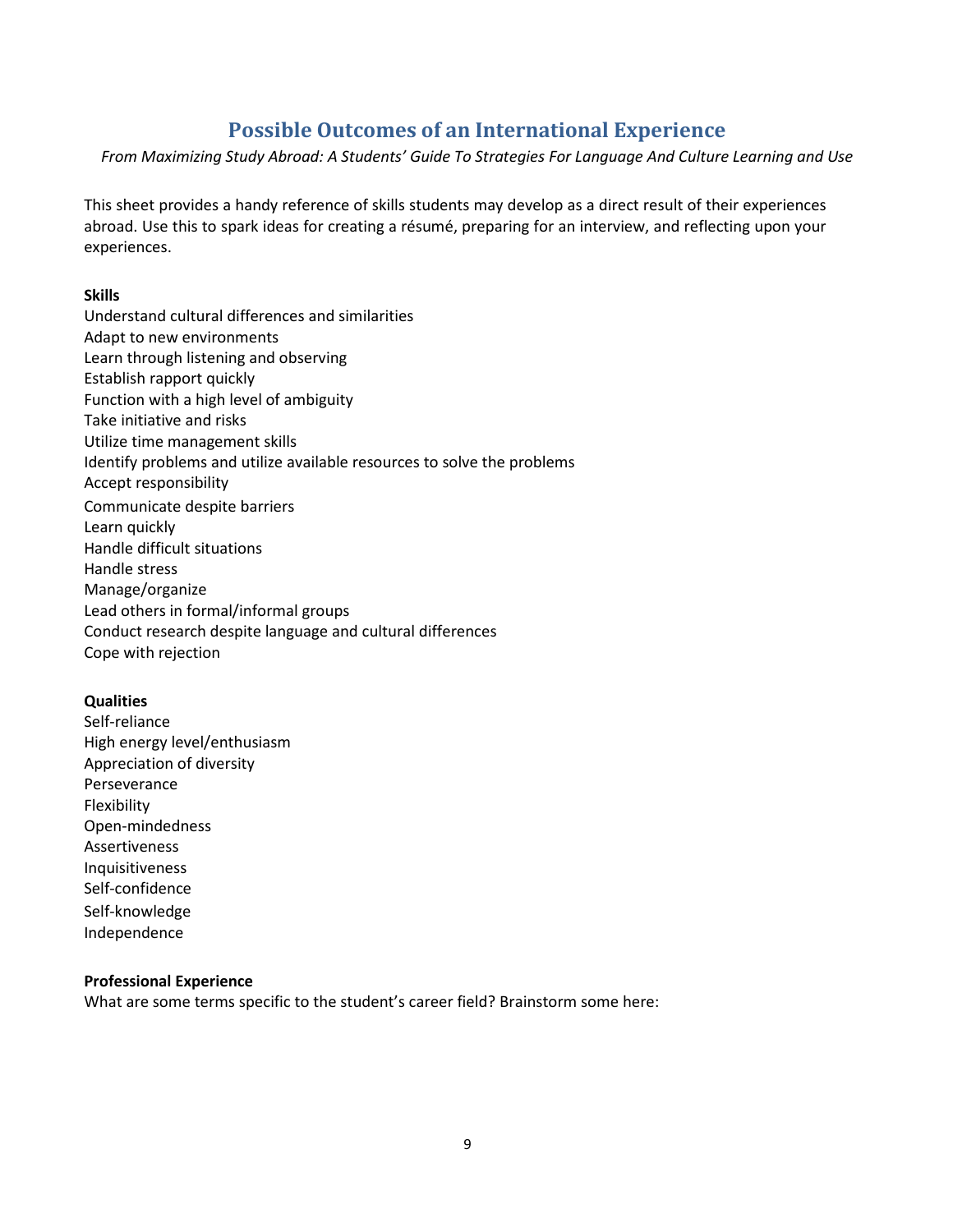# **Language Resources**

Did language immersion abroad deepen your interest and facility in a language? Introduce you to a new language that you want to pursue further? Connecting to language resources upon return can solidify your language skills while they are still sharp.

You may refer to the following as a starting point for language resources. But *please* refer to the language departments or MHC Bulletin as your guide to fulfilling College language requirements.

# *MHC Language Tables and Language Communities/Language Floors*

Language tables are very informal weekly meetings, usually over lunch or dinner, where students can practice speaking in the target language in a casual context with language assistant(s) and faculty members. Check the MHC events calendar and with the language departments for language tables for Arabic, Chinese, Italian, French, German, Japanese, Korean, Russian, and Spanish.

Language Living-Learning Communities (LLCs) are communities of students that promote a supportive and congenial environment of language immersion for their residents by providing access to language assistants, faculty and staff who facilitate programs, and activities that enhance students' linguistic and cultural competence in the target language. For the 2021-2022 academic year, LLCs are offered for Chinese (Mandarin), Italian, German and French, and the language floors are located in Creighton Hall. Students of any ability level, who are currently or will be enrolled in a language course taught in the language of the community for which they are applying, will be eligible for the community.

# *Language & Culture Commons*

The [Language & Culture Commons](https://www.mtholyoke.edu/lrc) is a facility designed to promote language learning, both inside and outside the classroom. The LCC offers a variety of media and computer equipment, software, books, films, magazines, mentors, cultural events and other resources to support the process of language acquisition. The LCC is located in Room 6 on the lower level of the Ciruti Center for Foreign Languages.

# *Other Language Learning Opportunities*

For information on language courses, contact the relevant MHC language department or – for less commonly taught languages – th[e Five College Center for World Languages.](https://www.fivecolleges.edu/languages) This UMass based center offers both *Mentored Language Courses* and the *Five College Supervised Independent Language Program* (SILP).

> *Your undergraduate years represent one of your best opportunities to build new language skills. Seize the opportunity!*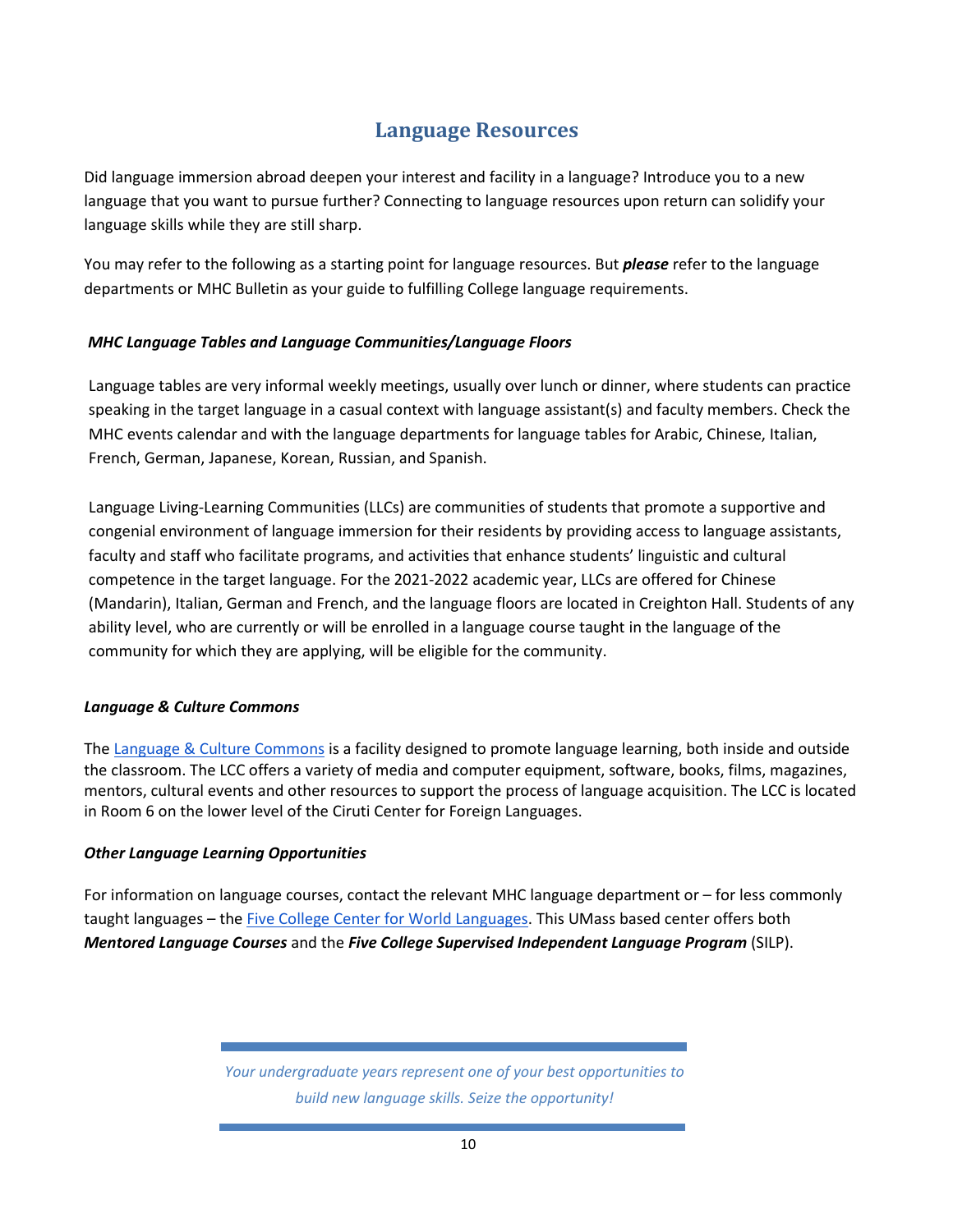# **Student Organizations**

For students returning from international study, internships, or research, MHC Student Organizations can provide an opportunity to maintain engagements begun abroad – whether connecting with communities from the region where they lived, or building on academic or professional interests. (Organizations are grouped in two categories below for ease of discovery, though their purposes may cross these categories.)

Please contact Student Involvement (x2478), to learn more about involvement in these organizations.

# **Cultural Organizations:**

- •Arab Association, MHC
- •Asian Students Association (ASA)
- •Association of Pan-African Unity (APAU)
- •AWAZ
- •Bangla Club
- •Bulgarian Club
- •Chinese Cultural Association (CCA)
- •KASA (Korean-American Sisters Association)
- •Kuch Karo: Pakistani Students for Change (PSC)
- •Liga Filipina
- •MHACASA Mount Holyoke African and Caribbean Student Association
- •Nepali Student Organization
- •Russian Club
- •Vietnamese Student Association

# **Academic and Special Interest Organizations:**

- •Anthropology Club
- •Biology Club
- •Chemistry and Biochemistry Club
- •Computer Science Society
- •Economics Society
- •Entrepreneurship Club, MHC
- •Espanol Sin Limites
- •German Club
- •Investment Club
- •Italian Club (Il Gruppo Italiano), MHC
- •Neuroscience Student Forum
- •Philosophy Society, MHC
- •Pre-Law Association
- •Pre-Medical Association, MHC
- •Sisters in Science (SIS)
- •Society of Physics Students
- •Women in Business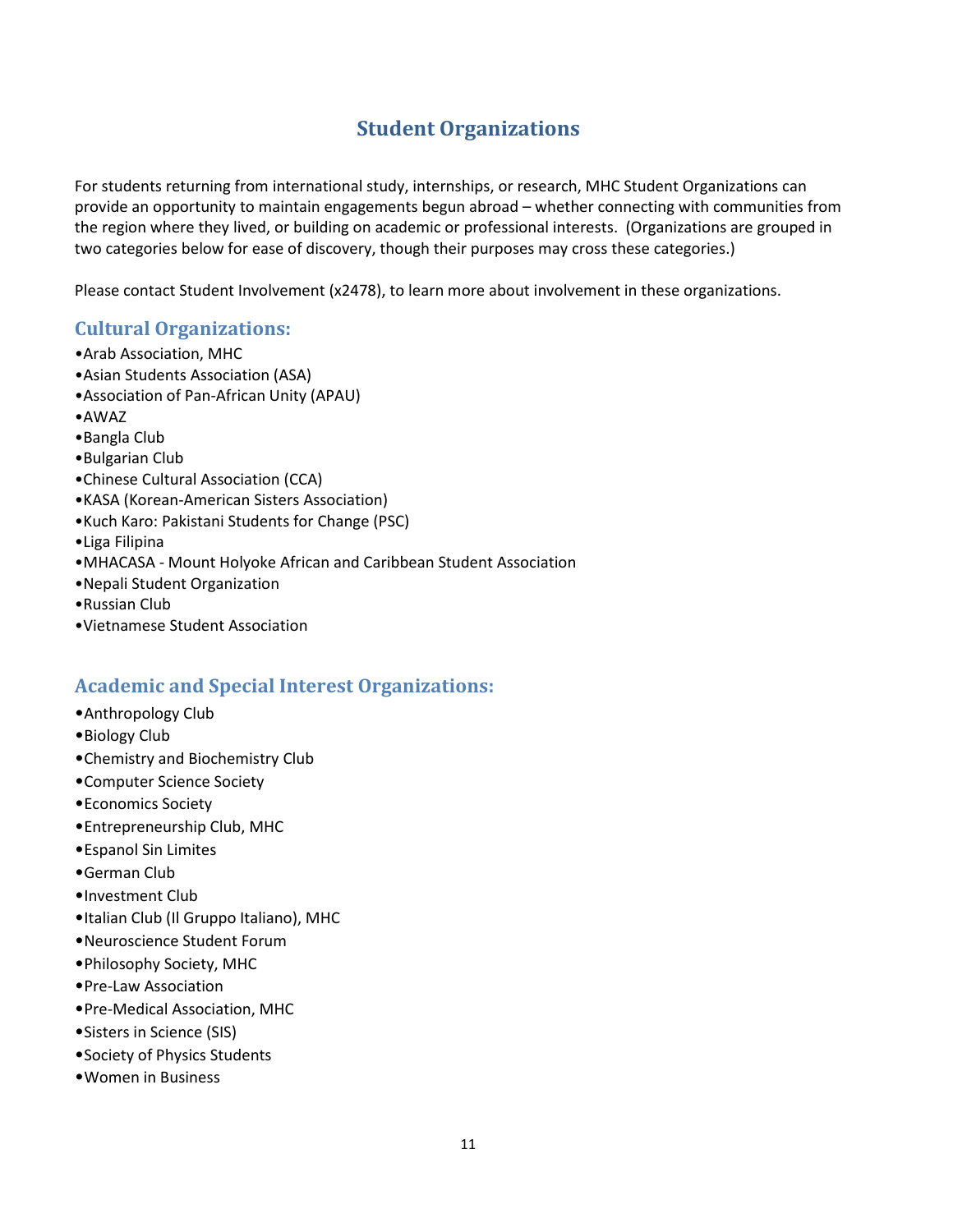# **The Global Competence Award**

Global competence is crucial for successful careers and citizenship in today's global world. Mount Holyoke offers many amazing opportunities, in and outside the classroom, on and off campus, to advance your global competence. To receive a Global Competence Award, you must satisfy the following requirements:

#### **1. Language Requirement**

Complete at least three courses, in the same language, beyond the language requirement, while enrolled at Mount Holyoke. One course taken pass/fail can be accepted.

#### **2. Cultural Immersion**

Complete at least one of the following:

- A[n internationally-focused internship](https://www.mtholyoke.edu/global/internships)
- An internationally-focused community-based learning project
- [Study Abroad](https://www.mtholyoke.edu/global/study_abroad)

#### **3. Global Perspectives**

Complete at least two courses that explore a global issue from different perspectives.

#### **4. Cross-Cultural Learning on Campus**

Participate in at least one of the following:

- Live on a language floor
- Participate in the [Global Partners' Program](https://www.mtholyoke.edu/global/internationalstudents/global-partners-program)
- Be active in a student organization with an international focus (you will need to supply a description of your participation of 300 words or less when you submit your application).

### **5. Reflective Essay (no more than 750 words)**

#### **Logistics:**

- 1. [Track your progress towards meeting the requirements for the Global Competence Award.](https://www.mtholyoke.edu/sites/default/files/global/docs/gcatest.docx_DCV_edits.pdf)
- 2. The McCulloch Center certifies that a student has met the criteria for the award. Students need to apply in MyMtHolyoke by March  $1<sup>st</sup>$  of their Senior year.
- 3. Seniors will receive the award at a special ceremony during Commencement Week.
- 4. The award will be listed in the Commencement program and noted on the transcript.
- 5. If you have questions about whether certain courses or activities will meet the criteria for the award, please contact Jenny Medina [\(jmedina@mtholyoke.edu\)](mailto:jmedina@mtholyoke.edu) in the McCulloch Center.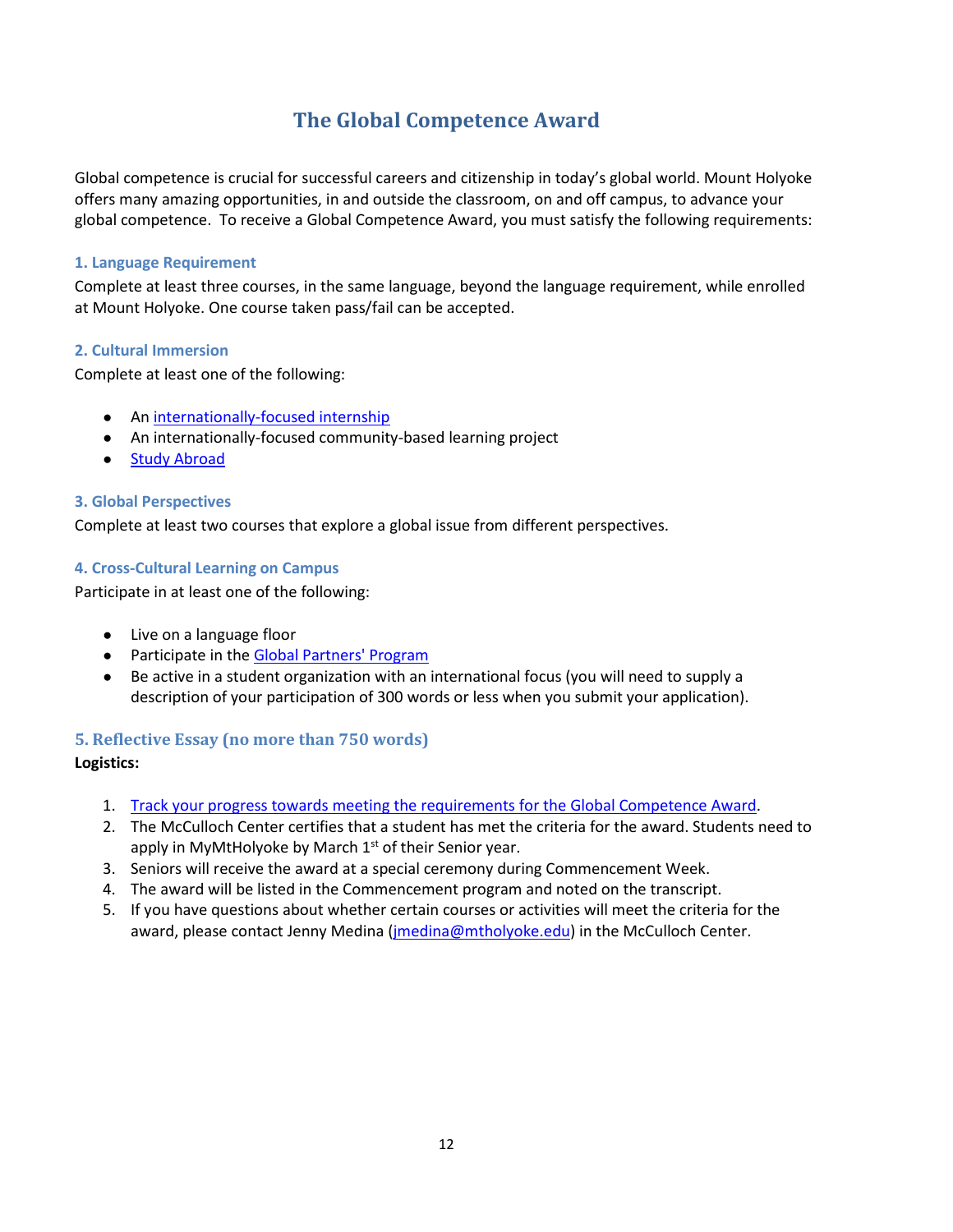# **Select Re-entry Support & Informational Resources**

# MHC RE-ENTRY RESOURCES (KEY OFFICES AND CONTACTS)**:**

#### **MCCULLOCH CENTER FOR GLOBAL INITIATIVES**

[https://www.mtholyoke.edu/global/study\\_abroad/returning\\_stu](https://www.mtholyoke.edu/global/study_abroad/returning_stu)

**Phone 413-538-2072** *Contact*:

April Stroud, Director of Study Abroad Adelia Pope, Study Abroad Coordinator Student Peer Advisors and Program Assistants: Sammi Craig, Yixuan He

#### **CAREER DEVELOPMENT CENTER**

<https://www.mtholyoke.edu/cdc/> **Phone 413-538-2080** *Contact:* Kelly Woods, Associate Director

# **COUNSELING SERVICE**

<https://www.mtholyoke.edu/counseling>

**Phone 413-538-2037**

#### **COMMUNITY BASED LEARNING (CBL)**

<https://www.mtholyoke.edu/cbl> **Phone 413-538-3072** *Contact:* Alan Bloomgarden, Director of Community Engagement

#### **DEAN OF STUDENTS**

<https://www.mtholyoke.edu/deanofstudents>

# **Phone 413-538-2550**

*Contact:* Marcella Runnell Hall, Dean of Students and Vice President for Student Life Latrina Denson, Associate Dean of Students for Community and Inclusion

#### **FELLOWSHIPS OFFICE**

<https://www.mtholyoke.edu/fellowships>

### **Phone 413-538-3344**

*Contact:* Ryan Lewis, National Fellowships Advisor

### **PRE-HEALTH PROGRAMS**

<https://www.mtholyoke.edu/acad/prehealth> **Phone 413-538-3389** *Contact:* Katie Lipp, Director

## **NEXUS: CURRICULUM TO CAREER PROGRAM**

<https://www.mtholyoke.edu/acad/nexus> **Phone 413-538-3010**